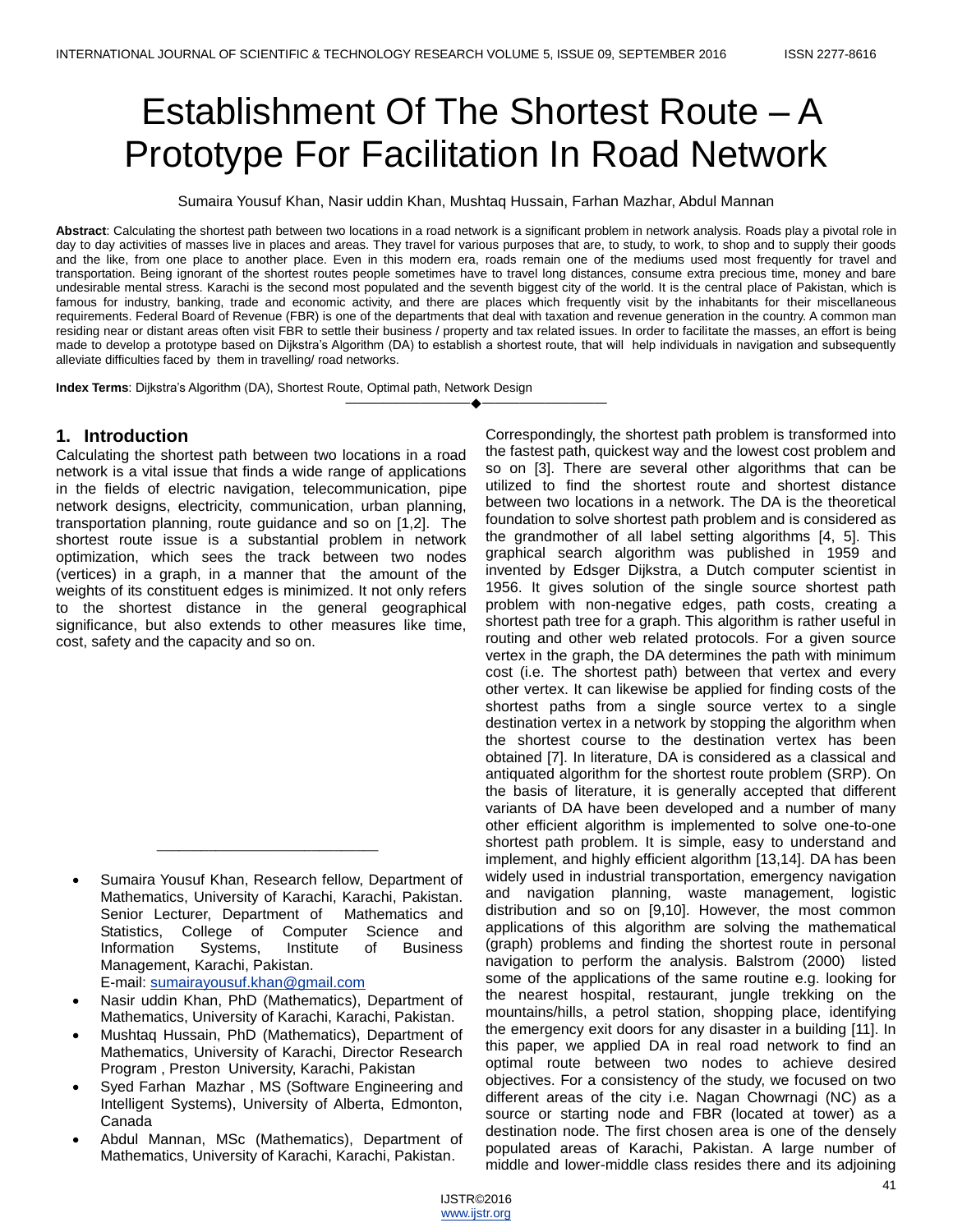areas. On the other hand, the second chosen area is a business hub, which includes many national and international offices like FBR. It is the supreme federal agency of Pakistan, which audits, enforces and collects revenue for the Government of Pakistan and also conducts audits of taxpayers [6].Therefore, a large number of people visit FBR regularly for different purposes such as employee to work, people to resolve their tax related issues, students and researchers to gather information and to collect data used in their research and so on. In this regard an effort has been made to find out the optimal path from NC to FBR by using DA. The remaining of the manuscript is arranged as; following the introduction section two discusses the methodology. In section 3 we describe the problem. Then, in section 4 we consider the DA for obtaining the shortest route of a given network. Next, in section 5 and 6, the analysis of the results and conclusion are discussed.

#### **2. METHODOLOGY**

DA is considered an appropriate in finding the optimal path between two nodes in a network. As such, it is used in this study to achieve the desired objectives.

#### The description of the DA is as follows.

Let  $u_i$ , be the shortest distance from source node 1 to node i, and the length of arc (i, j) is defined as  $d_{ij}(≥0)$ . Then the algorithm labels an immediate successor of node j as  $[\boldsymbol{u}_i, i]$  =

 $[u_i + d_{ij}]$ , i],  $d_{ij} \ge 0$ .

The starting node is labeled as [0, -], which indicates the node has no predecessor. There are two types of labeling nodes in DA: temporary (TEM) and permanent (PER). If the shortest route to a node can be determined, then the status of the temporary label (TEML) is modified, and converted to PER.

**Step I:** Initialize by assigning a permanent label (PERL) [0, -] to source node (node 1). Set  $i = 1$ ,

**Step II: (a)** Calculate the TEMLs  $[u_i + d_{ij}, i]$ , for every node j that can be approached from node i, provided j is not PERL. If node j is already assigned  $[u_i, k]$  through another node k and if  $u_i$ +  $d_{ii}$ ,  $u_i$ , then node j is labeled as  $[u_i + d_{ii}$ , i] instead of  $[\boldsymbol{u}_i, k]$ .

**(b)** If PERL's are assigned to all the nodes, stop. Or else, choose the label  $[u_{n}, s]$  having the shortest distance  $(=u_{n})$ among all the TEMLs. Set  $i = r$  and go to step I [8].

# **3. Problem Formulation**

The given network provides routes with their distances in Kilometers [12] between area 1 (node 1) and ten other areas (nodes 2, 3, 4, 5, 6, 7, 8, 9, 10, 11). The selected nodes are those areas of Karachi, Pakistan which is traversed more frequently. So, we consider this road network to implement the DA to obtain the shortest path from node 1 to node 11.



**Fig 3.1:** Network Diagram

Detail of the nodes is listed in table 3.1

| <b>List of Nodes</b> | <b>Location of Nodes</b>       |
|----------------------|--------------------------------|
| Node 1               | Nagan Chowrangi (NC) - Source  |
| Node 2               | KDA Chowrangi (KDAC)           |
| Node 3               | Sohrab Gothi (SG)              |
| Node 4               | Karimabad (KB)                 |
| Node 5               | Nipa Chowrngi (NPC)            |
| Node 6               | Nazimabad No. 4 (NZ)           |
| Node 7               | Hassan Square (HS)             |
| Node 8               | Mazar-e- Quaid (MZ)            |
| Node 9               | Financial Trade Center (FTC)   |
| Node 10              | Karsaz (KZ)                    |
| Node 11              | Federal Board of Revenue (FBR) |
|                      | Destination                    |

|  | <b>Table 3.1: Detail of Nodes</b> |
|--|-----------------------------------|
|--|-----------------------------------|

#### **4. Solution of the Problem**

According to the DA we start with iteration I. **Iteration 1**: Assign node 1 as PERL [0,-] i.e. the starting node. **Iteration 2**: Nodes 2 and 3 are successors of node 1. Thus, the status of labeled nodes is

| Node | _abel                    | <b>Status</b> |
|------|--------------------------|---------------|
|      | $\overline{\phantom{0}}$ | PER           |
|      | 6'                       | тем           |
|      | 4<br>4.4                 | ГFМ           |

Between the two TEML's [6, 1] and [4.4, 1], node 3 has the minimum distance  $(u_{\alpha} = 4.4)$ . Thus, node 3 is assigned as PER.

**Iteration 3**: Nodes 4 and 5 are successors of node 3, and the detail of labeled nodes is

| Node | Label   | <b>Status</b> |
|------|---------|---------------|
|      |         | <b>PER</b>    |
| 2    | 67      | <b>TEM</b>    |
| 3    | 4.4     | <b>PER</b>    |
|      | 10, 3   | <b>TEM</b>    |
| 5    | 10.7.31 | <b>TEM</b>    |

Since min  $\{6, 10, 10.7\} = 6$ . Thus, the status of TEML  $[6, 1]$  at node 2 is changed to PER ( $u_2 = 6$ ).

**Iteration 4**: Nodes 4 and 6 are successors of node 2, so the status of labeled nodes is

| Node           | Label     | <b>Status</b> |
|----------------|-----------|---------------|
|                | $[0, -]$  | <b>PER</b>    |
| $\overline{2}$ | [6, 1]    | <b>PER</b>    |
| $\mathbf{3}$   | [4.4, 1]  | <b>PER</b>    |
|                | [9.2, 2]  | <b>TEM</b>    |
| 5              | [10.7, 3] | <b>TEM</b>    |
| հ              | [10.5, 2] | <b>TEM</b>    |

Node 4's TEML [10, 3] in iteration 3 is modified to [9.2, 2] in iteration 4 indicating that a smaller distance has been determined through node 2. Since min  ${9.2, 10.7, 10.5} = 9.2$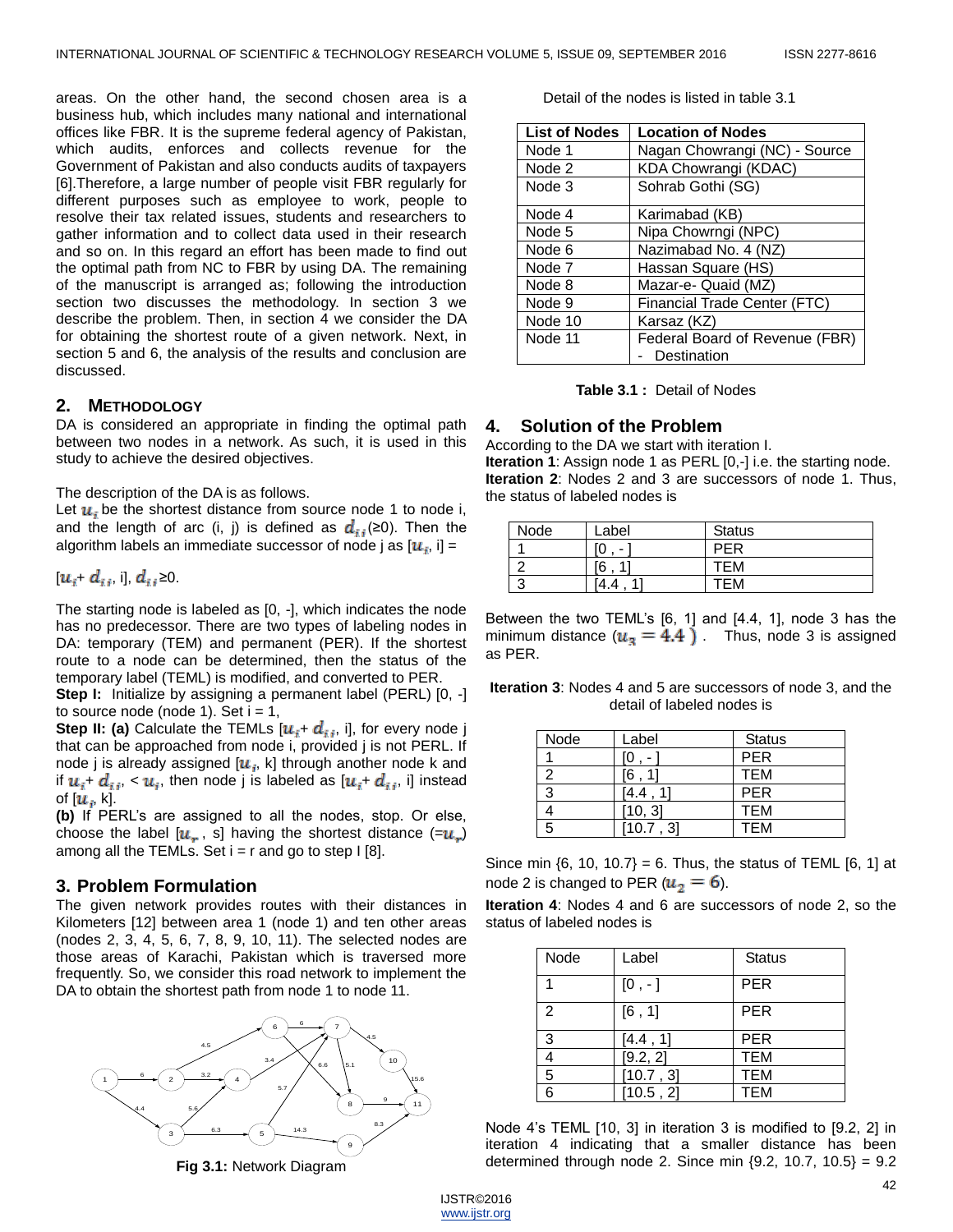the status of TEML [9.2, 2] at node 4 is converted to PER  $(u_4 = 9.2)$ .

**Iteration 5**: Node 7 is a successor of node 4 and the status of labeled nodes is

| Node           | Label     | <b>Status</b> |
|----------------|-----------|---------------|
|                | $10 -$    | <b>PER</b>    |
| $\overline{2}$ | [6, 1]    | <b>PER</b>    |
| $\overline{3}$ | [4.4, 1]  | <b>PER</b>    |
|                | [9.2, 2]  | <b>PER</b>    |
| 5              | [10.7, 3] | <b>TEM</b>    |
| 6              | [10.5, 2] | <b>TEM</b>    |
|                | [12.6, 4] | <b>TEM</b>    |

Since min  $\{10.7, 10.5, 12.6\} = 10.5$  the status of node 6 is converted to PER ( $u<sub>6</sub> = 10.5$ ).

**Iteration 6**: Nodes 7 and 8 are the successors of node 6, so the status of labeled nodes is changed as

| Node           | Label     | <b>Status</b> |
|----------------|-----------|---------------|
|                | [O,- ]    | <b>PER</b>    |
| $\overline{2}$ | [6, 1]    | <b>PER</b>    |
| $\overline{3}$ | [4.4, 1]  | <b>PER</b>    |
| $\overline{4}$ | [9.2, 2]  | <b>PER</b>    |
| 5              | [10.7, 3] | <b>TEM</b>    |
| 6              | [10.5, 2] | <b>PER</b>    |
|                | [12.6, 4] | <b>TEM</b>    |
| 8              | [17.1, 6] | <b>TEM</b>    |

Since min  $\{10.7, 12.6, 17.1\} = 10.7$  the status of TEML  $[10.7,$ 3] at node 5 is converted to PER ( $u<sub>5</sub> = 10.7$ ).

**Iteration 7**: Nodes 7 and 9 are the successors of node 5, and then the detail of labeled nodes is

| Node                     | Label     | <b>Status</b> |
|--------------------------|-----------|---------------|
| 1                        | $[0, -]$  | <b>PER</b>    |
| $\overline{2}$           | [6, 1]    | <b>PER</b>    |
| $\overline{3}$           | [4.4, 1]  | <b>PER</b>    |
| $\overline{\mathcal{A}}$ | [9.2, 2]  | <b>PER</b>    |
| $\overline{5}$           | [10.7, 3] | <b>PER</b>    |
| $\overline{6}$           | [10.5, 2] | <b>PER</b>    |
| $\overline{7}$           | [12.6, 4] | <b>TEM</b>    |
| 8                        | [17.1, 6] | <b>TEM</b>    |
| 9                        | [25, 5]   | <b>TEM</b>    |

Since min  $\{12.6, 17.1, 25\} = 12.6$  the status of node 7 is converted to PER ( $u_7 = 12.6$ ).

**Iteration 8**: Nodes 8 and 10 are the successors of node 7. Thus the detail of labeled nodes is modified

| Node | Label     | <b>Status</b> |
|------|-----------|---------------|
|      | ſО        | <b>PER</b>    |
| 2    | [6, 1]    | <b>PER</b>    |
| 3    | [4.4, 1]  | <b>PER</b>    |
|      | [9.2, 2]  | <b>PER</b>    |
| 5    | [10.7, 3] | <b>PER</b>    |
| 6    | [10.5, 2] | <b>PER</b>    |

|    | [12.6, 4] | <b>PER</b> |
|----|-----------|------------|
|    | [17.1, 6] | <b>TEM</b> |
| 9  | [25, 10]  | <b>TEM</b> |
| 10 | [17.1, 7] | TEM        |

Since min  $\{17.1, 25, 17.1\} = 17.1$  so the status of TEML  $[17.1, 1]$ 7] at node 10 is converted to PER  $(u_{10} = 17.1)$ .

**Iteration 9**: Node 11 is the successor of node 10. So the status of labeled nodes updated

| Node           | Label      | <b>Status</b>   |
|----------------|------------|-----------------|
|                | $[0, -]$   | <b>PER</b>      |
| $\overline{c}$ | [6, 1]     | P ER            |
| $\overline{3}$ | [4.4, 1]   | P <sub>ER</sub> |
| 4              | [9.2, 2]   | <b>PER</b>      |
| $\overline{5}$ | [10.7, 3]  | <b>PER</b>      |
| 6              | [10.5, 2]  | <b>PER</b>      |
| $\overline{7}$ | [12.6, 4]  | <b>PER</b>      |
| 8              | [17.1, 6]  | <b>TEM</b>      |
| 9              | [25, 10]   | <b>TEM</b>      |
| 10             | [17.1, 7]  | <b>PER</b>      |
| 11             | [32.7, 10] | <b>TEM</b>      |

Since min  $\{17.1, 25, 32.7\} = 17.1$  the status of node 8 is converted to PER ( $u_{\rm g} = 17.1$ ).

**Iteration 10**: Node 11 is the successor of node 8. Thus, the detail of labeled nodes is

| Node                     | Label                  | <b>Status</b> |
|--------------------------|------------------------|---------------|
|                          | $[0, -]$               | <b>PER</b>    |
| 2                        | [6, 1]                 | <b>PER</b>    |
| 3                        | [4.4, 1]               | <b>PER</b>    |
| $\overline{\mathcal{A}}$ | [9.2, 2]               | <b>PER</b>    |
| 5                        | $\overline{[10.7, 3]}$ | <b>PER</b>    |
| 6                        | [10.5, 2]              | <b>PER</b>    |
| $\overline{7}$           | $\overline{12.6}$ , 4] | <b>PER</b>    |
| 8                        | [17.1, 6]              | <b>PER</b>    |
| 9                        | [25, 10]               | <b>TEM</b>    |
| 10                       | [17.1, 7]              | <b>PER</b>    |
| 11                       | [26.1, 8]              | <b>TEM</b>    |

Node 11's TEML [32.7, 10] in iteration 9 is modified to [26.1, 8] in iteration 10 indicating that a smaller distance has been obtained through node 8. Between [25, 10] and [26.1, 8], node 9 has the smallest distance.Thus, the status of node 9 is changed to PER ( $u_{\mathsf{g}} = 25$ ).

**Iteration 11**: Now node11 is the only TEML left.

| Node | Label     | <b>Status</b> |
|------|-----------|---------------|
|      |           | <b>PER</b>    |
| 2    | [6,1]     | <b>PER</b>    |
| 3    | [4.4, 1]  | <b>PER</b>    |
|      | [9.2, 2]  | <b>PER</b>    |
| 5    | [10.7, 3] | <b>PER</b>    |
| հ    | [10.5, 2] | <b>PER</b>    |